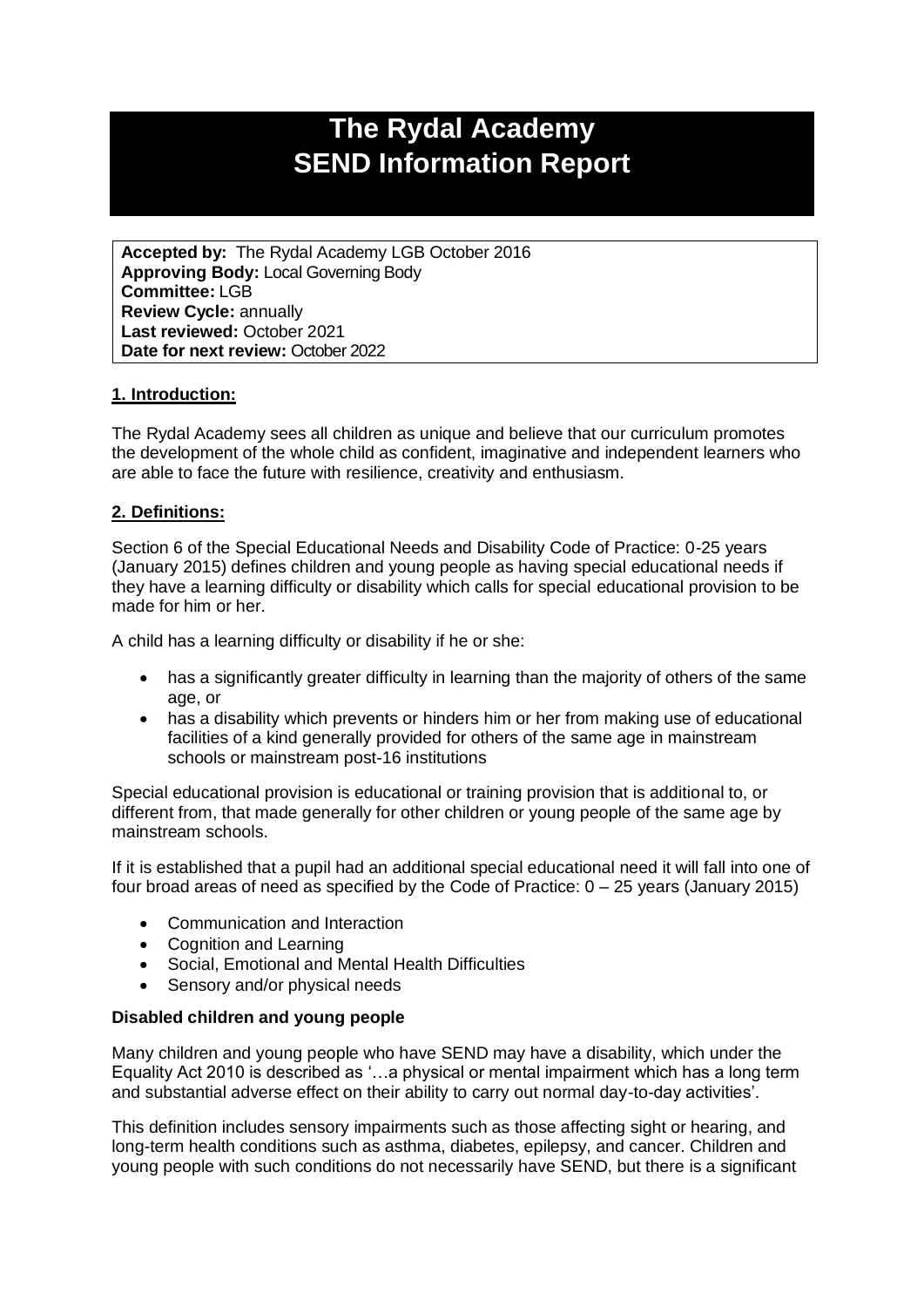overlap between disabled children and young people and those with SEND. Where a child or young person requires special educational provision over and above the adjustments, aids and services required by the Equality Act 2010 they will be additionally covered by the SEND definition.

For children aged two or more, special educational provision is educational or training provision that is additional to or different from that made generally for other children or young people of the same age by mainstream schools, maintained nursery schools, mainstream post-16 institutions or by relevant early years providers.

# **3. The kinds of Special Educational Needs (SEN) that The Rydal Academy cater for:**

The Rydal Academy is an inclusive school and supports pupils with a wide range of SEND needs including pupils with speech, communication and language needs (SCLN), pupils with autism (ASC), pupils with moderate learning difficulties (MLD), pupils with specific learning difficulties (SpLD), pupils with social, emotional and mental health difficulties (SEMH) and pupils with visual impairments (VI), hearing impairments (HI) as well as pupils with physical disabilities (PD). This is reflected in every classroom and throughout our school day.

Quality first teaching (QFT) ensures that all pupils have correctly tailored scaffolding to maximise their learning. This can mean small adjustments, like sitting close to the teacher to more significant modifications, such as students having specialist equipment. Differentiated activities are planned into lessons so that every child can fully engage and take part in class. Differentiation can take the form of presenting and recording work in different ways, support from a teaching assistant, specialised resources or work set with differing challenges and/or outcomes.

# **4. Identification of pupils with SEND:**

Our school is committed to early identification of special educational needs and adopts a graduated response to meeting special educational needs in line with the SEND Code of Practice.

The triggers for intervention should be underpinned by a range of evidence collected through parental feedback, in-house assessment and professional input about a child who despite receiving differentiated learning opportunities:

- makes little or no progress even when teaching approaches are targeted particularly in a child's identified area of weakness,
- shows signs of difficulty in developing literacy or mathematics skills which result in poor attainment in some curriculum areas,
- presents persistent social, emotional or behavioural difficulties which are not ameliorated by the behaviour management techniques usually employed in school,
- has sensory or physical problems, and continues to make little or no progress despite the provision of specialist equipment,
- has communication and/or interaction difficulties, and continues to make little or no progress despite the provision of a differentiated curriculum.

Special educational provision is co-ordinated by the SENCo in accordance with the SEND Code of Practice: 0-25 years (January 2015). However support is provided, progress is monitored to help the pupil achieve the expected outcomes and remove any barriers to learning.

# **5. Special Educational Needs co-ordinator (SENCO):**

Miss Truby is the SENCo as defined in the revised SEND Code of Practice and has overall responsibility for provision for those pupils identified as having SEND. As part of the SENCo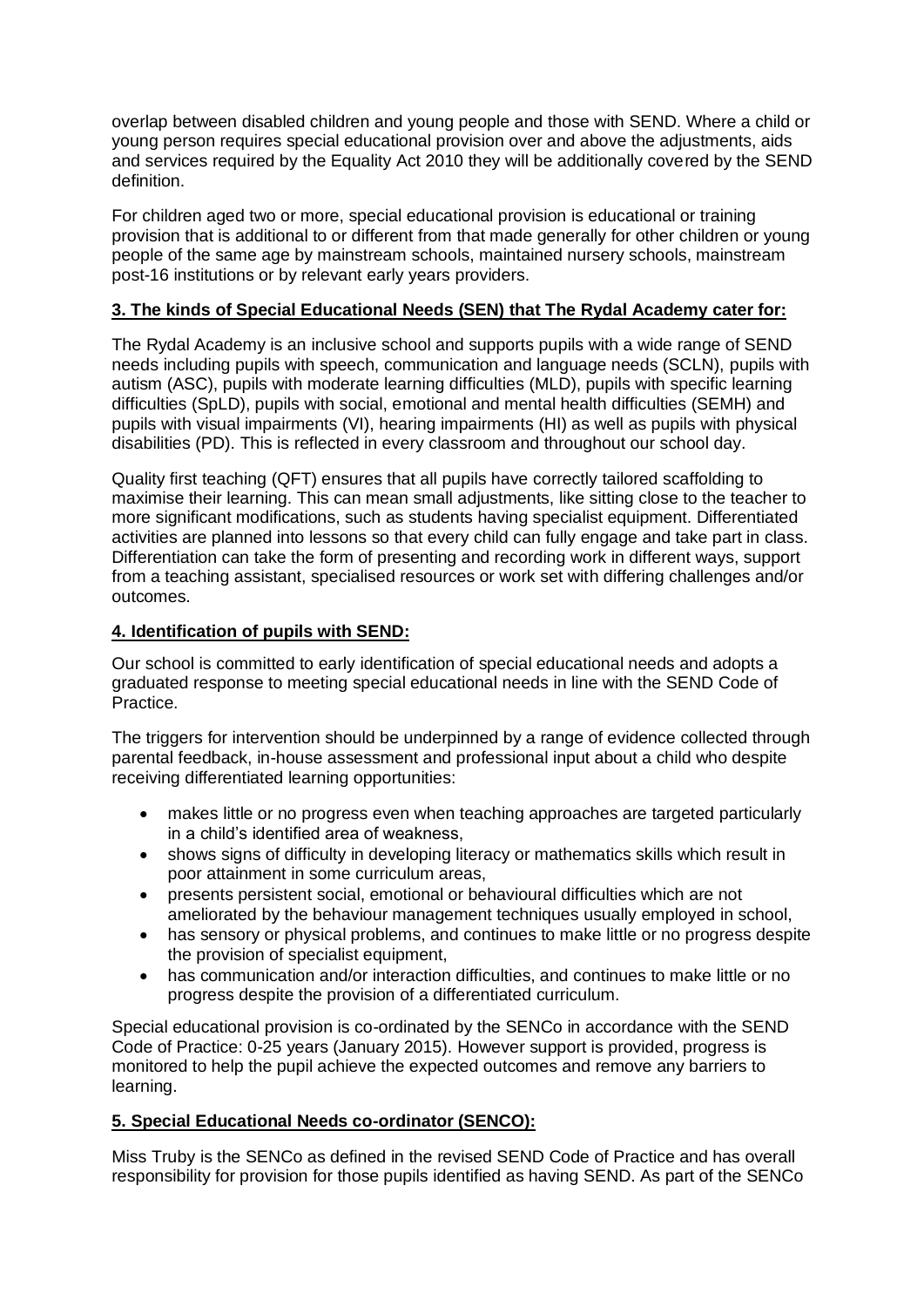role, she will provide professional guidance to colleagues and work with staff, parents, and other agencies to ensure that pupils with SEN receive appropriate support and high quality teaching, advise on the graduated approach to providing SEN support, be the point of contact for external agencies (especially the local authority and its support services), liaise with potential next providers of education to ensure pupils and their parents are informed about options and a smooth transition is planned, ensure the school keeps the records of all pupils with SEN up-to-date and work with the head-teacher and governing board to ensure that the school meets its responsibilities under the Equality Act 2010.

# **6. Arrangements for consulting parents and pupils with SEN:**

All pupils with SEND will have a support plan in place, which depending on the level of SEND needs will take varying forms. All pupils who receive SEND support and parents of pupils with SEND will be asked to contribute their views to support plans during formal reviews.

# **SEND support**

Pupils and parents of pupils working at a SEND support level will be invited to discuss support during these meetings views on strengths, difficulties and needs will be sought. The provisions that each child receives will be added to a provision map. The provision map is a working document that is reviewed at least termly. The provision map details children's specific targets and the interventions they are to access to help them achieve their given target. If parents decline or fail to attend the review meeting, a copy of the SEND Support Plan will be sent home asking parents to meet with the class teacher to discuss support. Parents/carers are involved in the review of their child's SEND Support Plan on a regular basis.

## **One Plan**

Pupils and parents of pupils who have a higher level of SEND (who may require more intensive support or have a greater level of need) will be working at a SEND support level but their needs will be recorded on a One Plan. The purpose of this document is to document multi-agency involvement and information in one place, in anticipation of an Education, Health and Care Plan (EHCP) assessment being made. These plans are normally compiled in consultation with the pupil, parent/carer and any other professionals involved in their education, health and/or social care. These plans are reviewed at least each term with the meetings chaired either by the SENCo or shadow SENCo.

### **Education Health and Care Plan**

As well at regular attendance of Parent Pupil Progress meetings, pupils with an Education Health and Care Plan have an additional annual person-centred review of their progress. Parents/carers and any professionals who are currently involved or originally contributed to the EHC plan will be invited to attend an annual review and provide a summary of needs and progress. The EHCP review is chaired by the SENCo or shadow SENCo and is attended, where appropriate, by the pupil, parents/carers; any other agencies previously or currently involved are also invited to attend. During or following the review meeting, the amended EHCP and the Annual/Interim Review Form are sent to the local authority. Parents receive a draft-amended copy with any proposed changes from the local authority. Parents can make any further amendments to the draft Education, Health and Care Plan before a final copy is issued.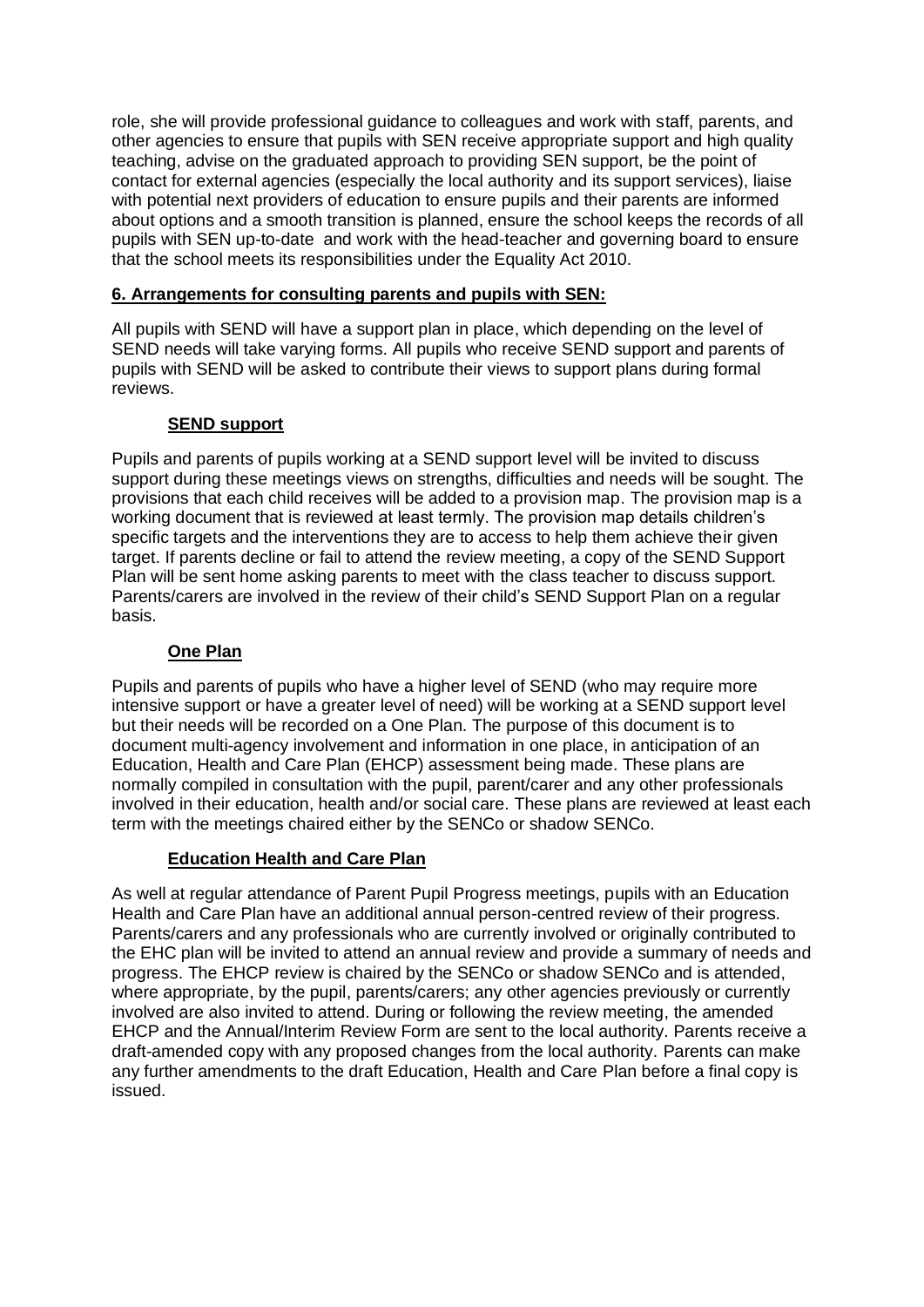# **7. Arrangements for assessing and reviewing pupil progress:**

As a school we measure children's progress in learning against age-related expectations. Teachers assess children's progress on a regular basis and more formally at the end of each term. If a child fails to make adequate progress, we discuss the reasons behind this. Teachers may well be able to add/alter teaching methods or resources to accelerate progress. At other times, the child may take part in an intervention/s. At the end of each intervention period the child will be re-assessed so that we can check progress is being accelerated and targets achieved.

# **8. Arrangements for supporting between year groups and phases:**

We encourage all new children to visit the school prior to starting. During this initial visit children will be shown around the school and any concerns can be addressed. When pupils are in school their needs are reviewed termly between the teacher and SENCo, with details of provision received shared with parents and pupils during PPC's and formally recorded on a provision map. At the end of each academic year, the information gathered throughout the year relating to each individual's needs is shared during transition hand-over meetings.

Throughout the year all pupils will have the opportunity to meet a variety of staff within their phase. Before moving into a new class, whenever possible, all pupils will spend some time with their new teacher in their new classroom. If a pupil is identified as having a special educational need or disability extra support may be put in place, which could include extra visits, transition booklets or social stories. When your child reaches Year 6 and is ready to transition to a new school many of the feeder secondary schools will run an induction based on the individual needs of the pupil.

# **9. Approaches to teaching:**

Work activities within class are pitched at an appropriate level so that all children are able to access according to their specific needs. Typically, this might mean that in a lesson there would be three different levels of work set for the class, however, on occasions this can be further differentiated for individuals. The benefit of this type of differentiation is that all children can access a lesson and learn at their level. Children are encouraged to challenge themselves by selecting their own level of work. If a child does require additional support teachers and teaching assistants will encourage pupils to work independently, using metacognitive strategies (strategies to help thinking skills develop). However, if pupils continue to need support from an adult to help them achieve their learning targets, teaching assistant support can be put in place.

Teaching assistants support individuals or small groups in class by providing advice, support and strategies so that children can make progress towards achieving the learning outcome. Additionally, teaching assistants are responsible for delivering most of the interventions in school. We provide on-going training so that teaching assistants can deliver interventions successfully, with confidence. At all times, teaching assistants work closely with class teachers and the SENCo.

### **10. Adaptations to the curriculum and environment**

To make the school an inclusive setting, a wide range of adaptations are put in place – these can range from quality fist teaching strategies, such as simplifying, reducing or repeating information to employing strategies suggested by professionals to support engagement in lessons. All pupils have access to a range of resources, which promotes and encourages concentration such as fidget aids, ear defenders and wobble cushions. If and when required, resources can be adapted to the needs of the individual for example those with a visual impairment of a specific learning difficulty such as dyslexia. Adaptations can also be made to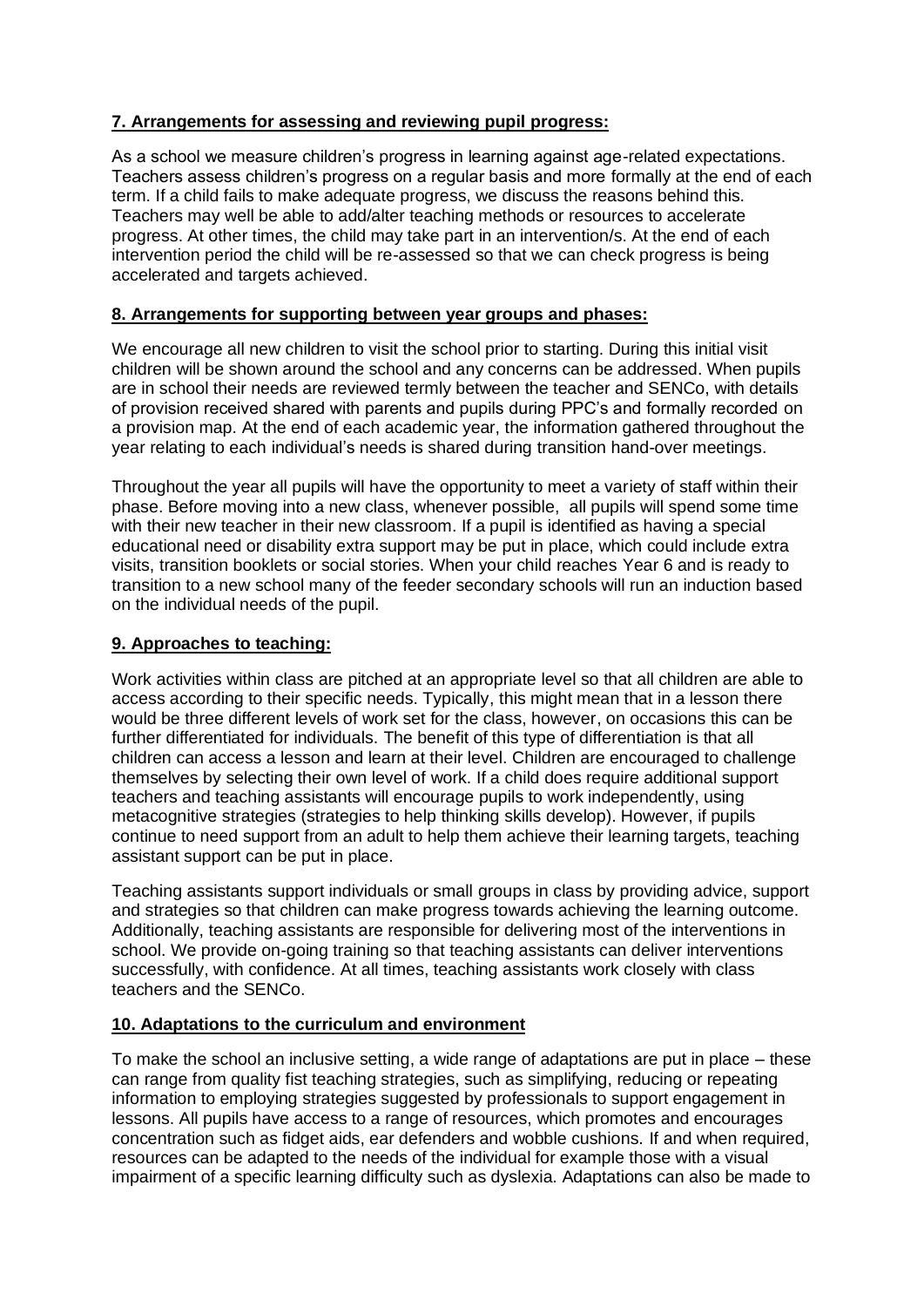the learning environment, for example providing a student with a workspace, desk divider or visuals to help them concentrate or remain on task. Additionally, room layouts can be changed to support people with physical needs so that space is not a barrier to their learning or engagement.

If an intervention is required, they are carefully monitored in order to ensure that they have an impact on children's learning. Sometimes interventions take place outside the classroom, but we strive to ensure that what is learned and practised outside of the classroom is applied to learning inside the classroom as well.

# **11. Expertise and training of staff:**

The vast majority of our TAs have had training in a wide range of SEND related issues including language development, autism spectrum condition (ASC), moderate learning difficulties (MLD), dyslexia, phonics and attachment disorder. Every year, we review our safeguarding policy and deliver staff training around procedures and protocol. All staff have up to date First Aid training; specific training is delivered on an ad-hoc basis.

- The school have one Teaching Assistant who has had some Speech and Language Therapy training and are therefore able to deliver Speech and Language sessions to children according to their individualised reports.
- The school also has one Teaching Assistant trained to communicate through Makaton and another two Teaching Assistants who are able to communicate using British Sign Language. Additionally, there is one fully trained members of staff who is familiar with and has successfully used PECs as an alternative tool for communication.

# **12. Evaluating the effectiveness of provision:**

In school, because we track each child's progress, we are able to set individual targets. Sometimes we record these targets formally through a ONE Plan or into an Education, Health and Care Plan. Any targets that are set for children, which are different or additional to others, are recorded in a provision map. The provision map is reviewed regularly to see whether it has been effective in helping children to achieve their targets. We can review the data from the provision map to feed in with teacher assessments and monitor children's progress academically against age expected levels. If children are not making progress as expected, even with support, we will review their assessment data through a process of smaller steps to ensure progress is made.

# **13. How pupils with SEN are enabled to engage:**

The Rydal Academy is an inclusive school and several strategies are widely used to support and promote inclusion. Each pupil's needs are unique and so receive support as required by their need. However, in school we offer all pupils access to aids such as ear defenders, coloured over-lays and move and sit cushions etc. Visuals are used in every class to support routines and understanding. Staff are aware of the language demands of the curriculum and can cater to the needs of individuals using quality first strategies, based on their knowledge of the three tiers of language. Should pupils have specific needs resources or strategies recommended, we will endeavour to ensure the appropriate support is put in place.

# **14. Support for improving social and emotional development:**

As a school we place an emphasis on recognising positive behaviour. The school has a number of strategies to support the emotional and social development of all pupils. All staff follow the school behaviour policy to promote positive behaviour and recognise and act on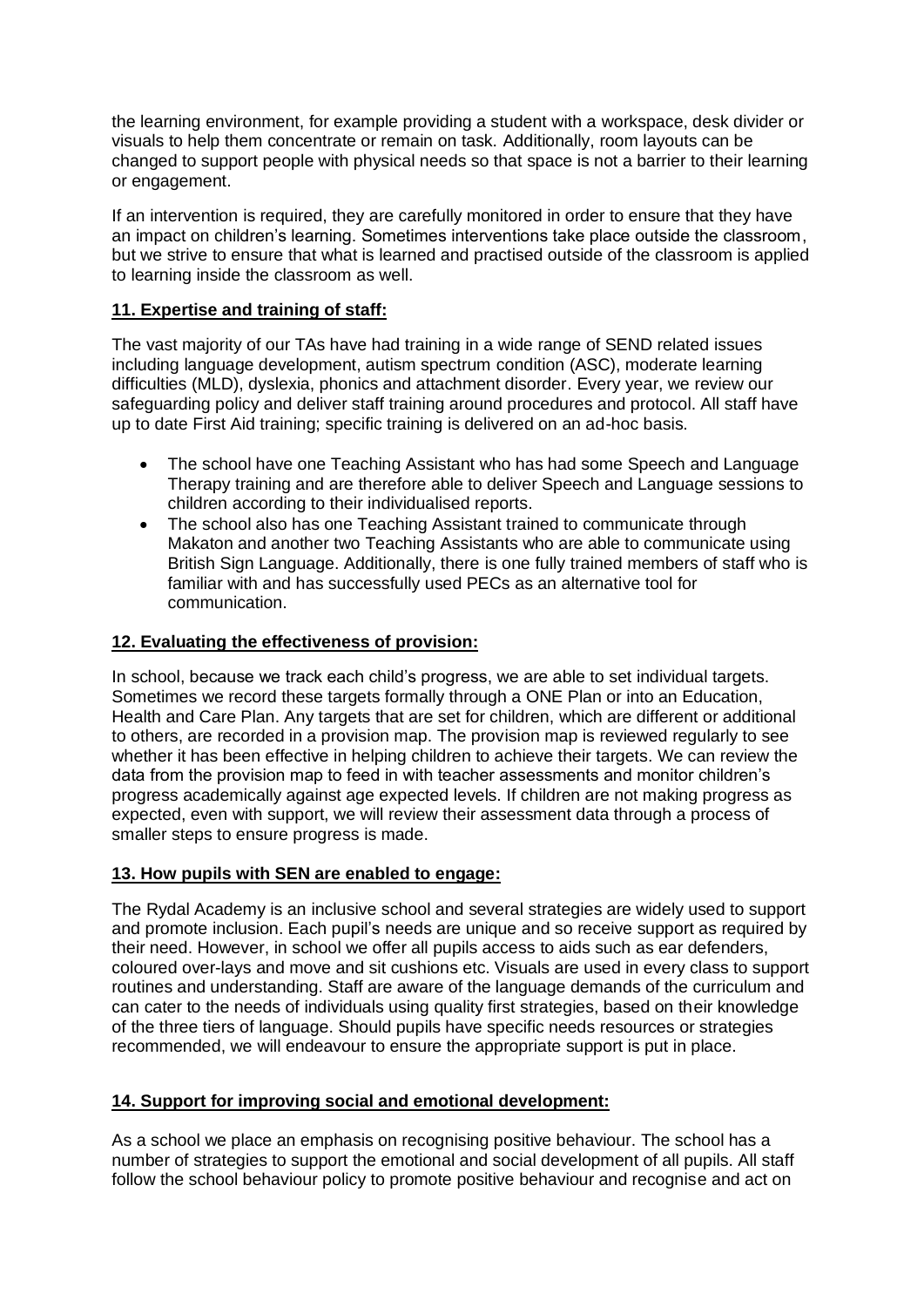negative behaviours. Currently, pupils have class play times supervised by staff known to them, as well as supervised lunch times giving pupils the opportunity to make relationships with other adults within school.

In school, we place much emphaseis on self-regualtion and mindfulness. Strategies to support these are regualrly taught across the whole school in order to promote resilience. We encourage children to use taught strategies in class – however, should pupils require extra help and support they can seek further advice or input from the pastoral lead.

If a child has behavioural difficulties, a personal behaviour plan can be written alongside the child and their family to identify the specific issues, put relevant support in place and set targets. We log all incidents of poor or bad behaviour to analyse trends. We use this information to tailor support and organise interventions.

Mrs Galey is here to support pupils in overcoming any social or emotional difficulties that are getting in the way of their learning. The support each child gets will depend on their individual needs. The pastoral lead is here to support parents with any difficulties that they are experiencing in a friendly and non-judgemental way. Mrs Thurland works closely with all staff in school, parents/carers and a range of outside agencies throughout to ensure that all pupils are adequately safeguarded. She is the first point of contact in school for supporting pupils looked after in alternative care arrangements or by the Local Authority.

### **15. How the school involves other bodies:**

As a school we work closely with any external agencies that we feel are relevant to individual pupils needs including - Health: School Nurse, General Practitioners, CAMHS (Child and Adolescent Mental Health), Paediatricians, OT (Occupational Therapist), Physiotherapy and the Speech & Language Therapy service. We also work very closely with the Early Years Inclusion team, Social Care and Education Psychologists, advisory teachers for the visually and hearing impaired and the Social Communication outreach Service (SCoS) for pupils with social communication difficulties or ASC. Should your child require any form of involvement with an outside agency then the school would immediately inform you and obtain permission to pursue any kind of professional intervention.

### **16. Making a complaint:**

When concerns are raised, they are dealt with openly, immediately and efficiently. For concerns, small issues or questions we ask parents to talk to teachers first, then to a member of the Senior Leadership Team, then in the third instance to the Head-teacher or Deputy Head-teacher.

If you continue to be unsatisfied with the handling of a complaint, please refer to the complaints procedure.

### **Useful Contacts - 01325 380784**

Miss L. Truby (SENCo) Mrs. C. King (Shadow SENCo) Mrs J. Thurland (Designated Safeguard Lead) Mrs A. Galey (Assistant Head teacher, Personal Development, Behaviour and Welfare Lead) Mrs T. Dodds (Speech, language and Communication Advisor)

#### **Links with other policies and documents:**

The following policies are availabe at [The Rydal Academy](https://rydal.swiftacademies.org.uk/) under the header 'key info' - 'policies'.